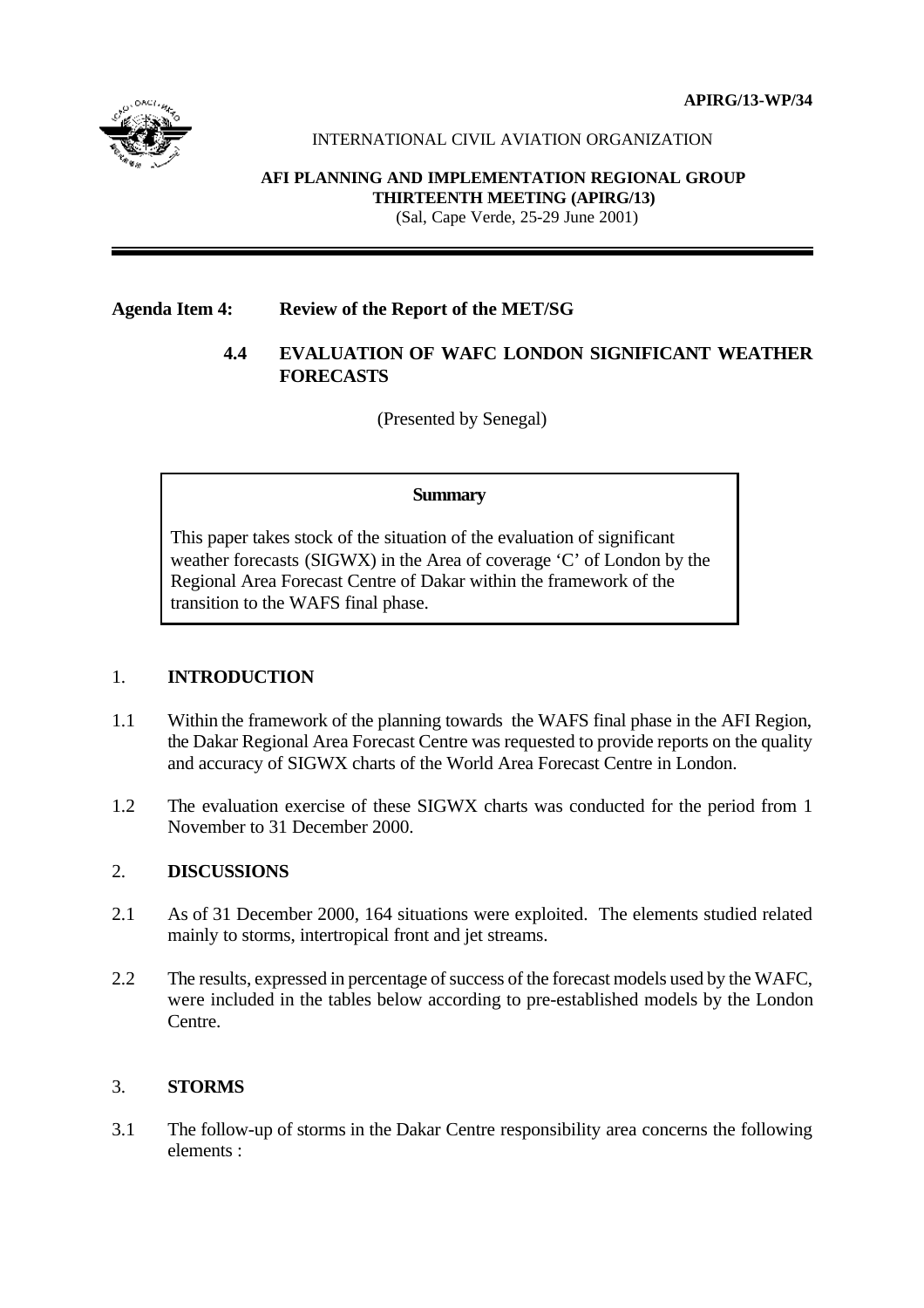| <b>Hours</b><br><b>Storms</b> | $\bf{0}$ | O  | 12 | 18 | Aggregate percentage<br>Average |
|-------------------------------|----------|----|----|----|---------------------------------|
| Coverage area $(\% )$         | 48       | 45 | 45 | 48 | 46                              |
| Frequency $(\% )$             | 54       | 48 | 52 | 52 | 51                              |
| Flight level $(\% )$          | 60       | 53 | 56 | 58 | 57                              |

#### 3.2 **Coverage areas**

Judgements are made on the scope of storm areas on London SIGWX charts in relation to satellite pictures and surface synoptic situations.

Globally, the average percentage of success of coverage areas forecasts is around 46%.

### 3.3 **Frequency**

Judgements are made on the quality of forecast of the number of festooned storm areas in relation to photosatellites and synoptic situations. The percentage rate of success is around 51%.

### 3.4 **Flight Level**

Judgements are made on altitudes (base and peak) of CB of storm areas by using available TEMP messages. The average percentage is around 57%.

### 4. **SURFACE FRONT**

4.1 We have limited our study to the location and ITCZ fluctuations in relation to synoptic situations.

| <b>Hours</b><br><b>Intertropical Front</b><br>FIT) |    |    | 18 | Aggregate percentage<br>Average |
|----------------------------------------------------|----|----|----|---------------------------------|
| LOGITION (% )                                      | 56 | 48 | 57 | 54                              |

4.2 Judgements are made on the ITCZ location in relation to surface situations. The average percentage is around 54 %.